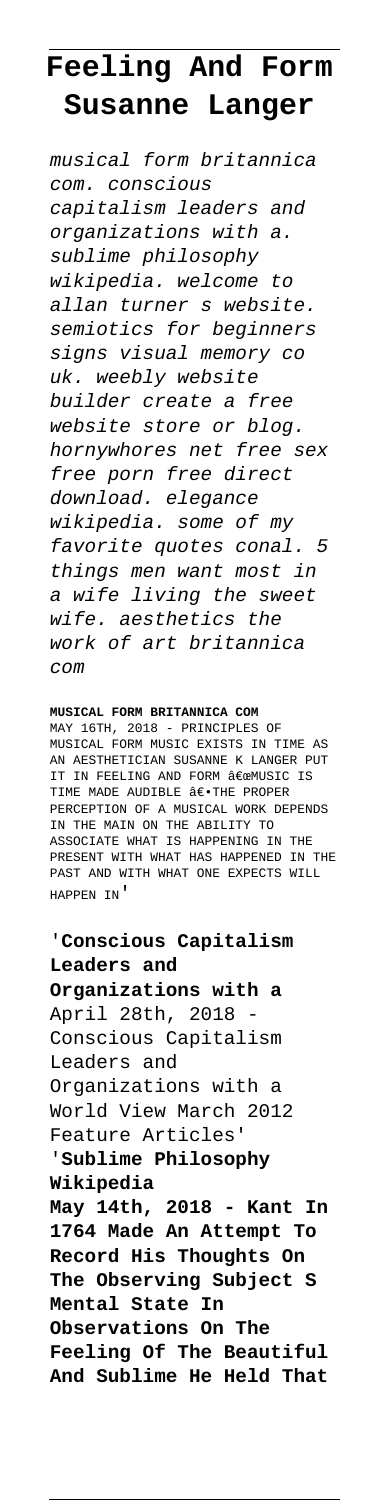**The Sublime Was Of Three Kinds The Noble The Splendid And The Terrifying**' '**WELCOME TO ALLAN TURNER S WEBSITE** MAY 14TH, 2018 - ALLAN TURNER S WEBSITE THE FIRST PERSON CENTRED WEBSITE IN THE WORLD A COLLECTION OF PAPERS BOOKS STUDENTS QUESTIONS AND A FREE DIRECTORY OF PERSON CENTRED PRACTIONERS'

'**Semiotics for Beginners Signs visual memory co uk** May 9th, 2018 - Whereas Saussure had insisted that language is a form not a substance Hjelmslev s framework allows us to analyse texts according to their various dimensions and to grant to each of these the potential for signification'

'**WEEBLY WEBSITE BUILDER CREATE A FREE WEBSITE STORE OR BLOG** MAY 14TH, 2018 - WEEBLY MAKES IT SURPRISINGLY EASY TO CREATE A HIGH QUALITY WEBSITE BLOG OR ONLINE STORE OVER 40 MILLION PEOPLE USE WEEBLY TO BRING THEIR UNIQUE IDEAS TO LIFE''**HORNYWHORES NET FREE SEX FREE PORN FREE DIRECT DOWNLOAD** MAY 13TH, 2018 - FREE SEX FREE PORN

FREE DIRECT DOWNLOAD ATHENA FARIS

STEPSISTERS GROWING PAINS SEXY

STEPSISTER ATHENA FARIS WAS COOKING A

LIGHT BREAKFAST IN HER THONG AND